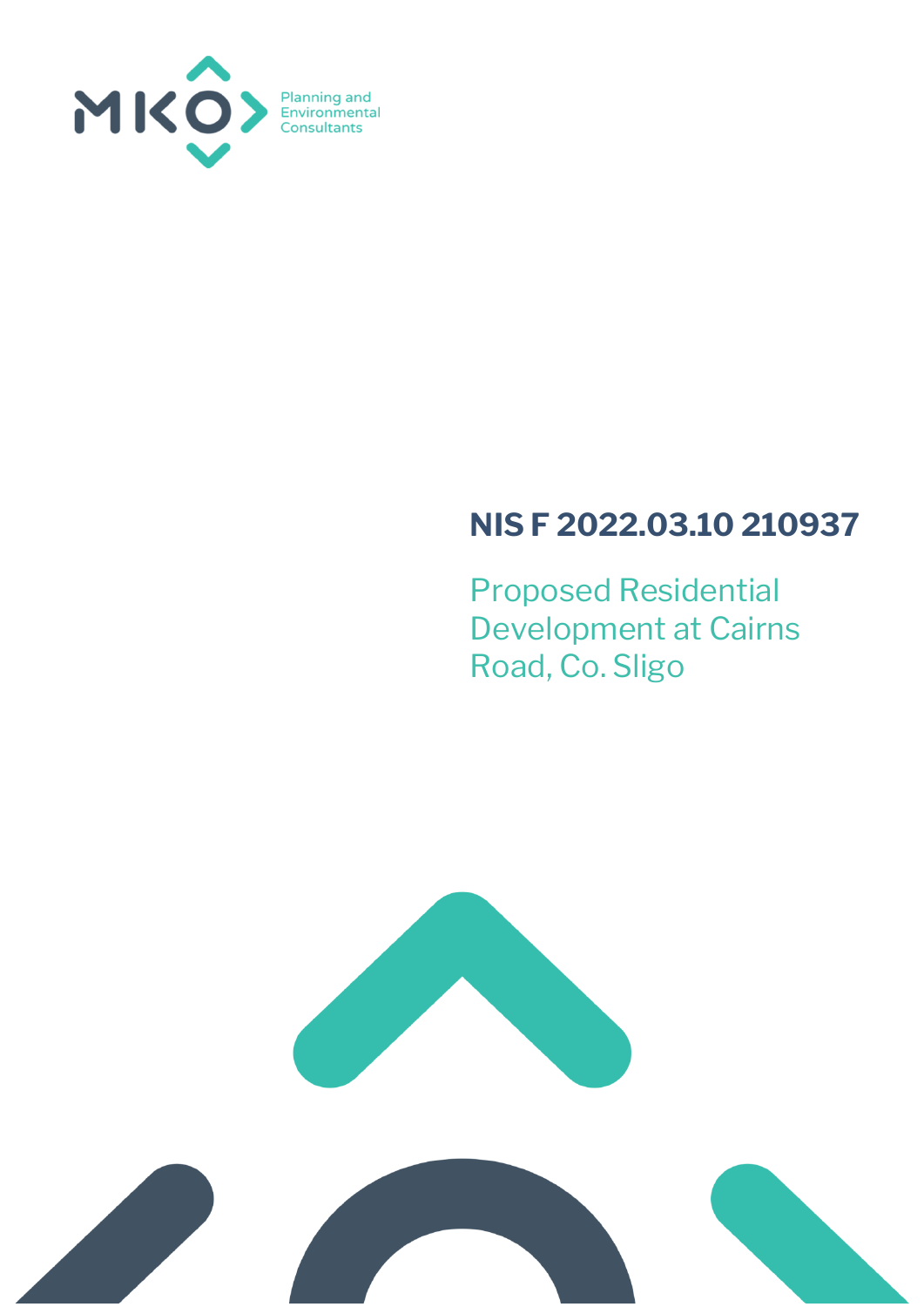



 $\overline{\mathbf{O}}$ 

Client: **Novot Holdings Ltd.**

Project Title: **Proposed Residential Development at Cairns** 

Project Number: **210937**

Prepared By: **MKO**

**Road, Co. Sligo**

Document Title: **Natura Impact Statement**

Document File Name: **NIS – F – 10.03.2022 – 210937**

**Tuam Road Galway Ireland H91 VW84**

MK Planning and<br>Environmental<br>Consultants

| Rev | <b>Status</b> | <b>Date</b> | Author(s) | Approved By |
|-----|---------------|-------------|-----------|-------------|
| 01  | <b>Draft</b>  | 20/01/2022  | RG        | РE          |
| 02  | Final         | 10/03/2022  | RG        | PE          |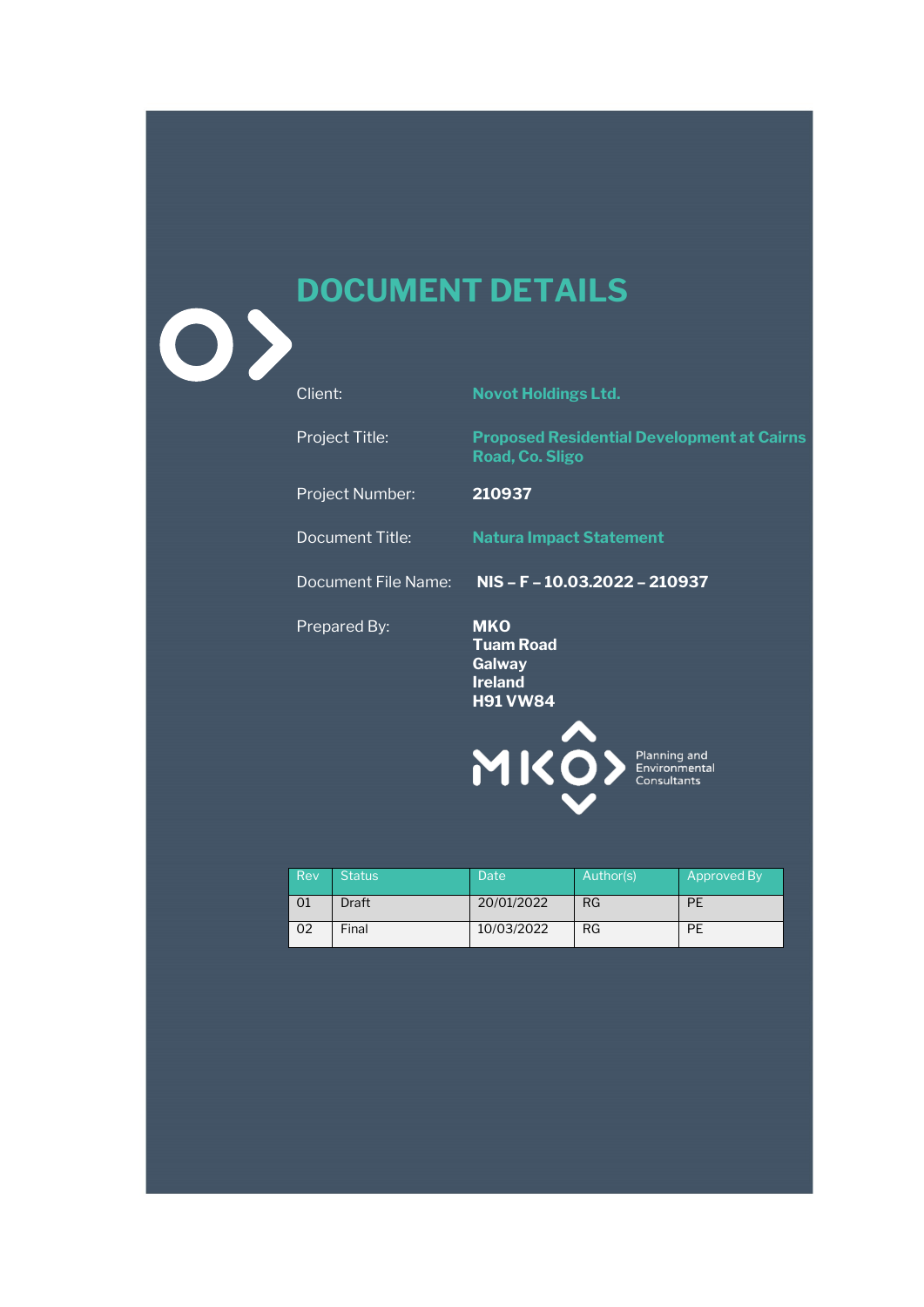

## **Table of Contents**

| 1.1<br>1.2                                                                                                                                                                                                                                |       |
|-------------------------------------------------------------------------------------------------------------------------------------------------------------------------------------------------------------------------------------------|-------|
| <b>SUMMARY OF ARTICLE 6(3) APPROPRIATE ASSESSMENT SCREENING REPORT  4</b>                                                                                                                                                                 |       |
| 2.1<br>2.2<br>2.3<br>2.4<br>2.5                                                                                                                                                                                                           |       |
|                                                                                                                                                                                                                                           |       |
| 3.1<br>3.2<br>3.2.1<br>3.2.2<br>3.2.3                                                                                                                                                                                                     |       |
|                                                                                                                                                                                                                                           |       |
| 4.1<br>4.1.1<br>4.1.2<br>4.1.3<br>4.2<br>4.2.1<br>4.2.2<br>4.2.3<br>4.2.4<br>4.2.5<br>4.2.6<br>4.3<br>4.3.1<br>4.4<br>4.4.1<br><b>ASSESSMENT OF POTENTIAL ADVERSE EFFECTS &amp; ASSOCIATED MITIGATION 33</b><br>5.1                       |       |
| Potential for Indirect Effects on the European Sites During the Construction<br>5.2<br>5.2.1                                                                                                                                              |       |
|                                                                                                                                                                                                                                           |       |
| 6.1<br>Natural eutrophic lakes with Magnopotamion or Hydrocharition - type vegetation<br>6.1.1<br>Alluvial forests with Alnus glutinosa and Fraxinus excelsior (Alno-Padion, Alnion<br>6.1.2<br>6.1.3<br>6.1.4<br>6.1.5<br>6.1.6<br>6.1.7 |       |
|                                                                                                                                                                                                                                           | 6.1.8 |